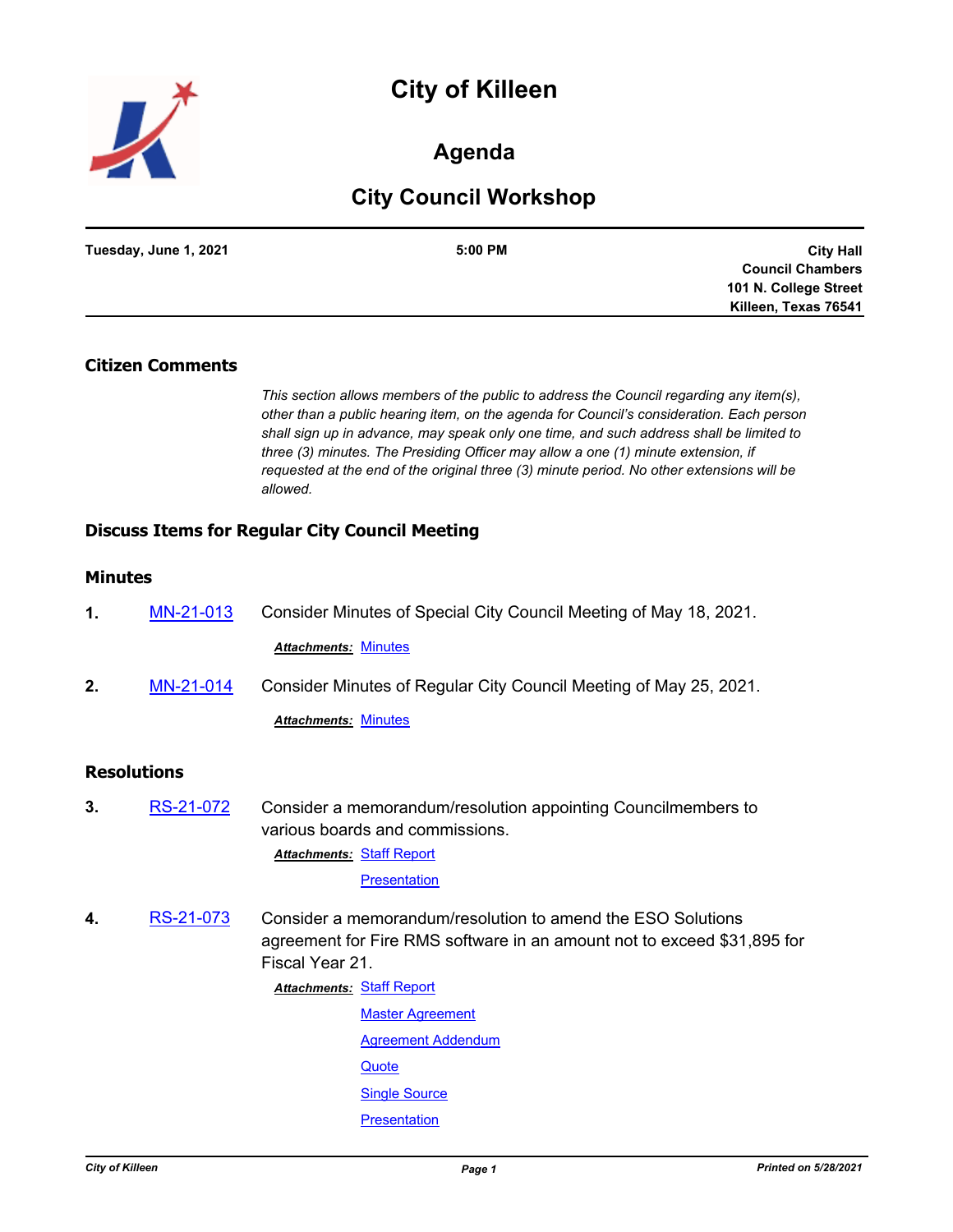**5.** [RS-21-074](http://killeen.legistar.com/gateway.aspx?m=l&id=/matter.aspx?key=5489) Consider a memorandum/resolution authorizing the purchase of respirator masks from Con10gency Consulting, LLC, in an amount not to exceed \$109,403.40.

**Attachments: [Staff Report](http://killeen.legistar.com/gateway.aspx?M=F&ID=82f59133-1eb7-4b7e-8f0e-e73255740815.pdf)** 

**[Quotes](http://killeen.legistar.com/gateway.aspx?M=F&ID=17fd087f-a521-499b-939d-fc74ceb3c465.pdf)** 

[Certificate of Interested Parties](http://killeen.legistar.com/gateway.aspx?M=F&ID=d20dfbfa-b1f8-4965-bd4c-b75d83faa333.pdf)

**[Presentation](http://killeen.legistar.com/gateway.aspx?M=F&ID=e7d17bf0-5516-454e-a428-f553a0863e2f.pdf)** 

**6.** [RS-21-075](http://killeen.legistar.com/gateway.aspx?m=l&id=/matter.aspx?key=5475) Consider a memorandum/resolution awarding RFP 20-21 Group Employee Medical and Pharmaceutical Benefits to United Healthcare for self-insured benefits effective October 1, 2021.

**Attachments: [Staff Report](http://killeen.legistar.com/gateway.aspx?M=F&ID=af3b75d9-d035-45d2-a008-2655862d721d.pdf)** 

[Certificate of Interested Parties](http://killeen.legistar.com/gateway.aspx?M=F&ID=561e26f0-55e1-411a-a0d3-d8a9eec66e95.pdf) **[Presentation](http://killeen.legistar.com/gateway.aspx?M=F&ID=4e7ac488-2385-41e2-a94a-32412b66140d.pdf)** 

**7.** [RS-21-076](http://killeen.legistar.com/gateway.aspx?m=l&id=/matter.aspx?key=5444) Consider a memorandum/resolution accepting a Federal Aviation Administration Military Airport Program Grant for the Rehabilitation of the Airport Parking Lot at Killeen-Fort Hood Regional Airport.

[Staff Report](http://killeen.legistar.com/gateway.aspx?M=F&ID=0ac769c1-59c6-4cd1-b8c4-07bb952f41d5.pdf) *Attachments:*

[Grant Offer](http://killeen.legistar.com/gateway.aspx?M=F&ID=4fb1c8bd-1cf0-4e2d-9cad-5eafcd5a1da8.pdf)

**[Presentation](http://killeen.legistar.com/gateway.aspx?M=F&ID=693f0b69-bd81-4bc2-a1bc-874a8c33098c.pdf)** 

- **8.** [RS-21-077](http://killeen.legistar.com/gateway.aspx?m=l&id=/matter.aspx?key=5445) Consider a memorandum/resolution awarding Bid No. 21-23, Rehabilitation of the Parking Lot at Killeen-Fort Hood Regional Airport, to Viking Construction Inc. in the amount of \$276,620.
	- **Attachments: [Staff Report](http://killeen.legistar.com/gateway.aspx?M=F&ID=e4c35939-ae65-49e1-8816-708fce017e2f.pdf)** [Bid Tab](http://killeen.legistar.com/gateway.aspx?M=F&ID=2f5f4221-263d-453b-9ef2-20ffbafcc120.pdf) [Bid Proposal](http://killeen.legistar.com/gateway.aspx?M=F&ID=4a36e5cf-0d14-4c1d-b63a-277878ec4a40.pdf) **[Contract](http://killeen.legistar.com/gateway.aspx?M=F&ID=7df51b2e-08f8-4c0b-b64b-0e59f9f3885b.pdf)** [FAA General & Special Provisions](http://killeen.legistar.com/gateway.aspx?M=F&ID=bc1ab541-ac55-4a34-a3f1-40560a51a61c.pdf) [Certificate of Interested Parties](http://killeen.legistar.com/gateway.aspx?M=F&ID=ef7bcc00-0c94-4dd7-8fc7-e800b57ff0eb.pdf) **[Presentation](http://killeen.legistar.com/gateway.aspx?M=F&ID=2aaba5a5-2325-4ad1-8da7-6e430fb62553.pdf)**
- **9.** [RS-21-078](http://killeen.legistar.com/gateway.aspx?m=l&id=/matter.aspx?key=5446) Consider a memorandum/resolution accepting a Federal Aviation Administration Military Airport Program Grant for the Design of a Corporate Aviation Hangar.

**Attachments: [Staff Report](http://killeen.legistar.com/gateway.aspx?M=F&ID=7b38e5ff-9f2d-4843-a388-1925372eca6d.pdf)** 

[Grant Offer](http://killeen.legistar.com/gateway.aspx?M=F&ID=f16eb46d-6b71-4eab-94b2-814f07df685f.pdf)

**[Presentation](http://killeen.legistar.com/gateway.aspx?M=F&ID=5b59f72f-3611-4a6b-ad61-21810fa9d84e.pdf)** 

**10.** [RS-21-079](http://killeen.legistar.com/gateway.aspx?m=l&id=/matter.aspx?key=5447) Consider a memorandum/resolution approving a Professional Services Agreement with Garver, LLC, for the design of a corporate hangar at the Killeen Fort Hood Regional Airport, in the amount of \$349,500.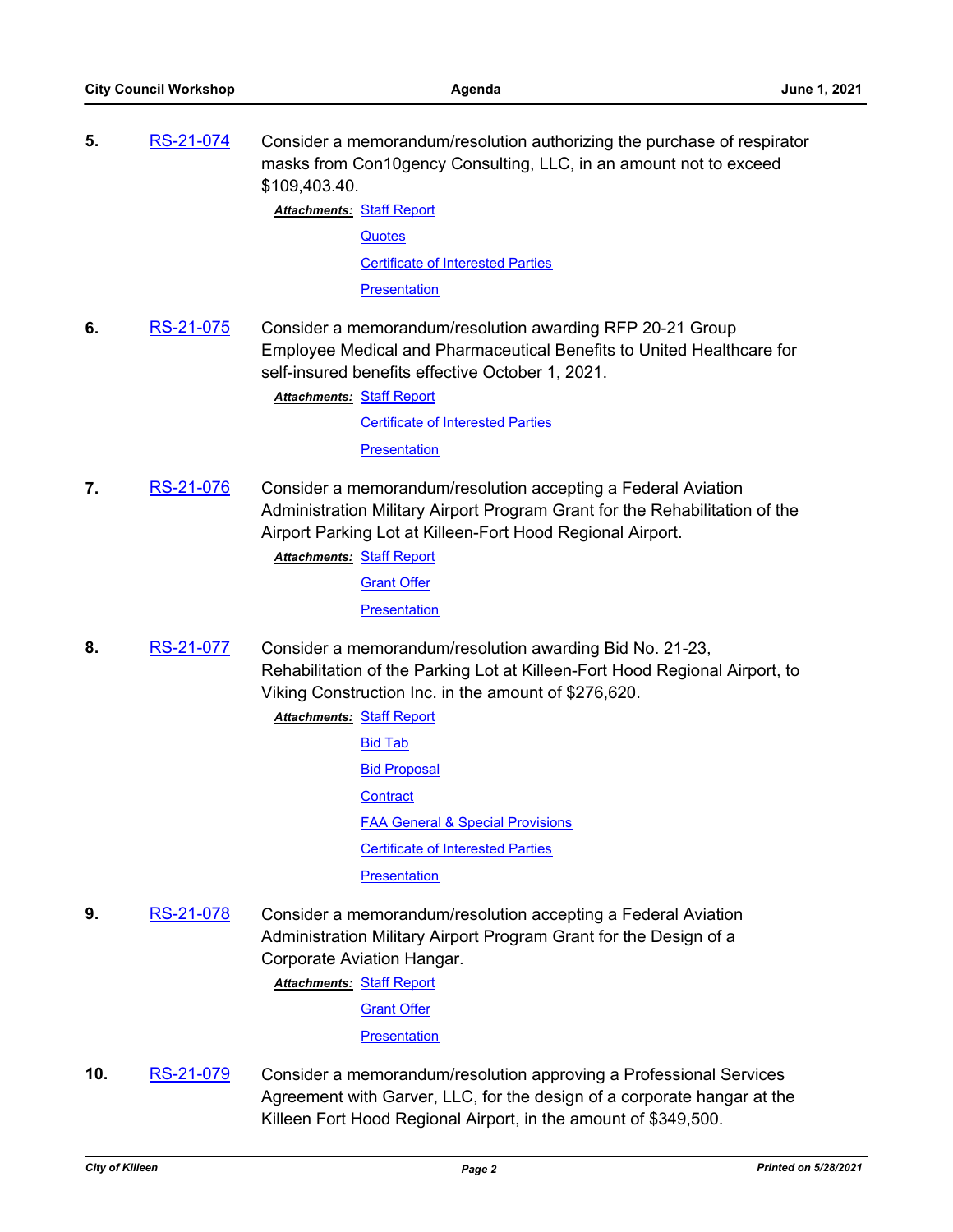# **Attachments: [Staff Report](http://killeen.legistar.com/gateway.aspx?M=F&ID=5351ee02-6db7-4820-8209-7993a21aa0d2.pdf) [Agreement](http://killeen.legistar.com/gateway.aspx?M=F&ID=4bb3c344-8fd6-49cc-b425-c91b9826533b.pdf)** [Certificate of Interested Parties](http://killeen.legistar.com/gateway.aspx?M=F&ID=50f2d9f7-0193-4284-9760-ee5ce846a692.pdf)

**[Presentation](http://killeen.legistar.com/gateway.aspx?M=F&ID=b09d60a1-7182-403d-b89b-d7c9ff33fd67.pdf)** 

**11.** [RS-21-080](http://killeen.legistar.com/gateway.aspx?m=l&id=/matter.aspx?key=5467) Consider a memorandum/resolution approving a lease agreement with CSI Aviation, Inc. at the Killeen Fort Hood Regional Airport. **Attachments: [Staff Report](http://killeen.legistar.com/gateway.aspx?M=F&ID=60cbc5ed-add1-4dd3-87ca-cc49094655b7.pdf)** 

**[Agreement](http://killeen.legistar.com/gateway.aspx?M=F&ID=0d4f8649-6ce0-47d3-ba4a-60c2b2c407c0.pdf)** [Certificate of Interested Parties](http://killeen.legistar.com/gateway.aspx?M=F&ID=16a2e257-5322-4755-bb0a-eb0a36a6963a.pdf) **[Presentation](http://killeen.legistar.com/gateway.aspx?M=F&ID=603f3dfe-4da4-4d0b-9e23-3c998263d8dc.pdf)** 

# **Public Hearings**

**12.** [PH-21-024](http://killeen.legistar.com/gateway.aspx?m=l&id=/matter.aspx?key=5474) HOLD a public hearing and consider an ordinance amending the FY 2021 Annual Budget of the City of Killeen to increase revenue and expense accounts in Aviation funds.

**Attachments: [Staff Report](http://killeen.legistar.com/gateway.aspx?M=F&ID=422a6893-6f05-475b-8865-c5f3aeee13d1.pdf)** 

**[Ordinance](http://killeen.legistar.com/gateway.aspx?M=F&ID=0faa04e3-c157-4a5f-bf38-cc9652f520e8.pdf)** 

**[Presentation](http://killeen.legistar.com/gateway.aspx?M=F&ID=09a6cf39-8e92-4284-9ab5-dc744384a69c.pdf)** 

**13.** [PH-21-025](http://killeen.legistar.com/gateway.aspx?m=l&id=/matter.aspx?key=5488) HOLD a public hearing and consider an ordinance requested by Jim Wright on behalf of Isdale, Isdale, Isdale (Case #Z21-09) to rezone Suite B16 out of the Isdale Addition Extension, Block 001, Lot Pt. 1, 2 (approximately 0.476 acre), from "B-2" (Local Retail District) to "B-2" (Local Retail District) with a Conditional Use Permit (CUP) for an adult daycare facility. The property is addressed as 2904 Trimmier Rd., Killeen, Texas.

[Staff Report](http://killeen.legistar.com/gateway.aspx?M=F&ID=67c1f350-a30a-494c-b043-a81cb85d5ed3.pdf) *Attachments:*

**[Maps](http://killeen.legistar.com/gateway.aspx?M=F&ID=0999328e-efcd-41b8-a4b2-a1e3a5a746d0.pdf) [Minutes](http://killeen.legistar.com/gateway.aspx?M=F&ID=da93f915-527e-4982-80df-a88984111151.pdf)** 

**[Ordinance](http://killeen.legistar.com/gateway.aspx?M=F&ID=0c152eca-edd9-4a11-937a-cbdd80f8fe18.pdf)** 

**[Considerations](http://killeen.legistar.com/gateway.aspx?M=F&ID=9e6ca8c5-59c7-43a2-9d8d-41203fc2f7a8.pdf)** 

**[Presentation](http://killeen.legistar.com/gateway.aspx?M=F&ID=c1bcfdb0-db8d-43b3-a354-8a3233c14a16.pdf)** 

# **Items for Discussion at Workshop**

- **14.** [DS-21-069](http://killeen.legistar.com/gateway.aspx?m=l&id=/matter.aspx?key=5499) City Manager Updates
	- · COVID 19 Update
- **15.** [DS-21-070](http://killeen.legistar.com/gateway.aspx?m=l&id=/matter.aspx?key=5493) Receive P&Z Update

**Attachments: [Presentation](http://killeen.legistar.com/gateway.aspx?M=F&ID=25d58850-9ad5-4b8b-939e-0d9ce8645ead.pdf)** 

**16.** [DS-21-071](http://killeen.legistar.com/gateway.aspx?m=l&id=/matter.aspx?key=5490) Discuss Proposed FY 21-22 Budget to Include: